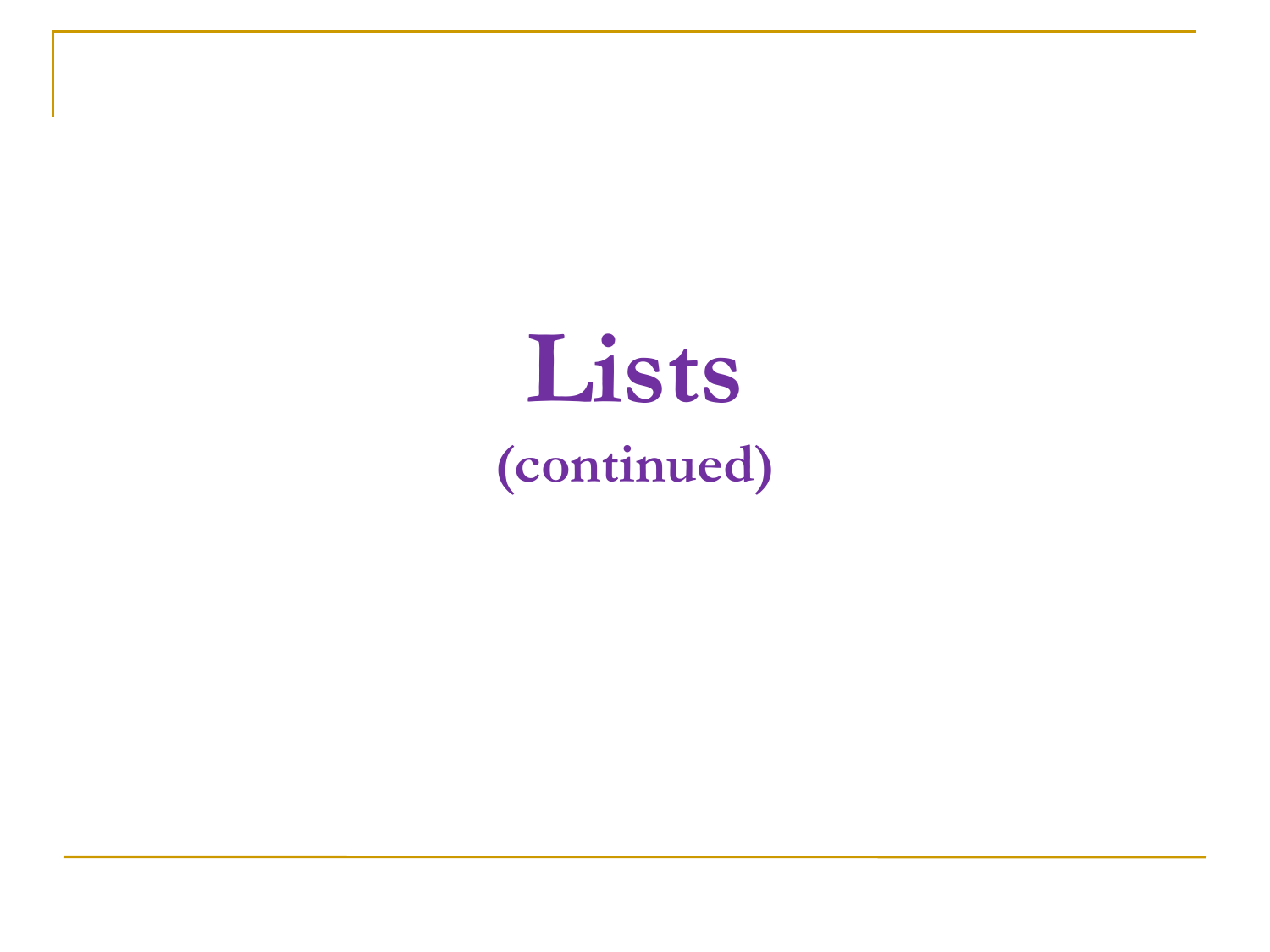## **List of Lists**

### myLst = ['a', [1, 2, 3], 'z']

- What is the second element (index 1) of that list?
- Another list:

myLst[1][0]  $\#$  apply left to right  $myLst[1] \Rightarrow [1, 2, 3]$  $[1, 2, 3][0] \Rightarrow 1$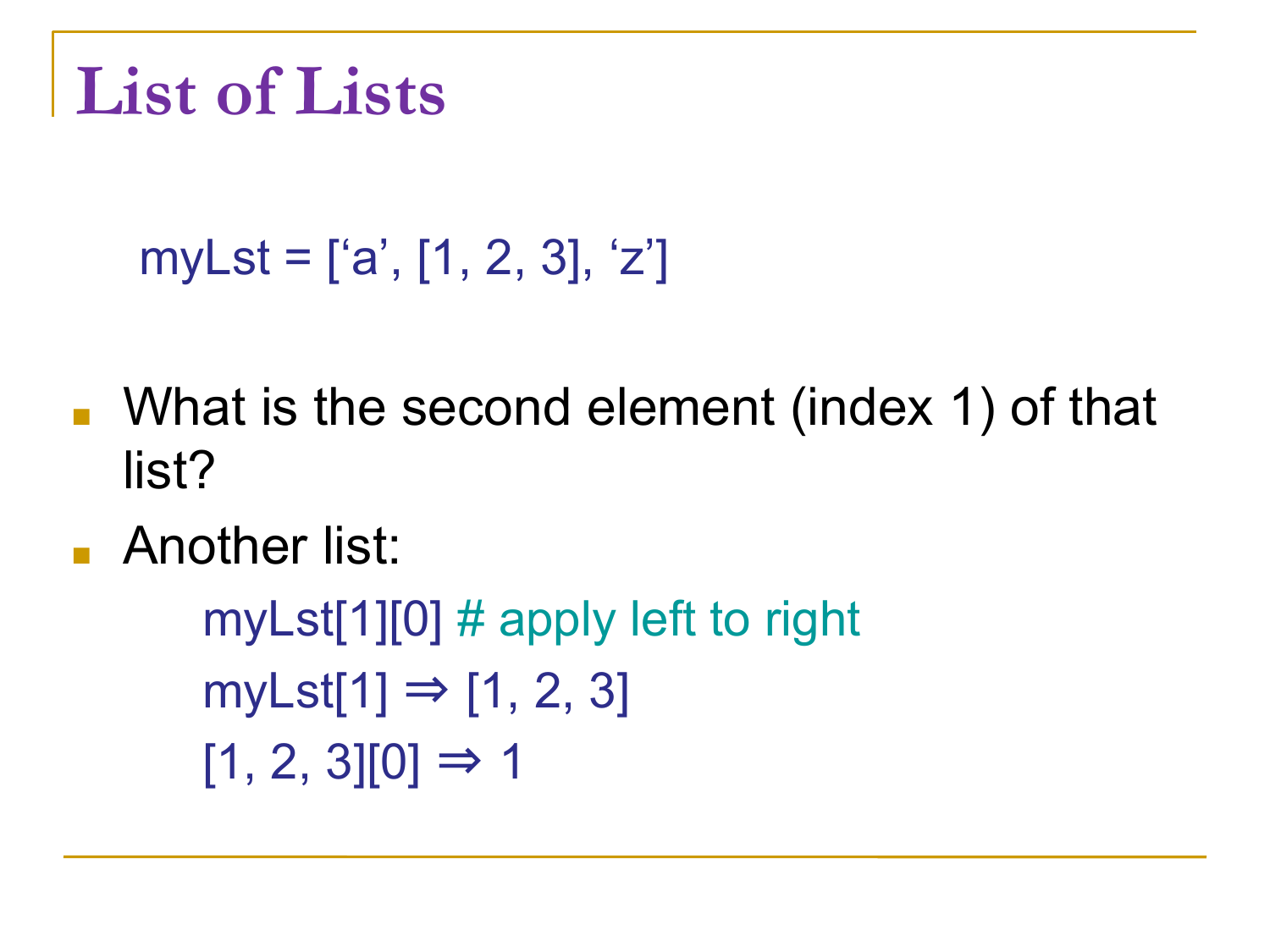

#### for element in [1, [1, 2], 'a',True]: print element

■ Gives us

1 [1, 2] 'a' **True**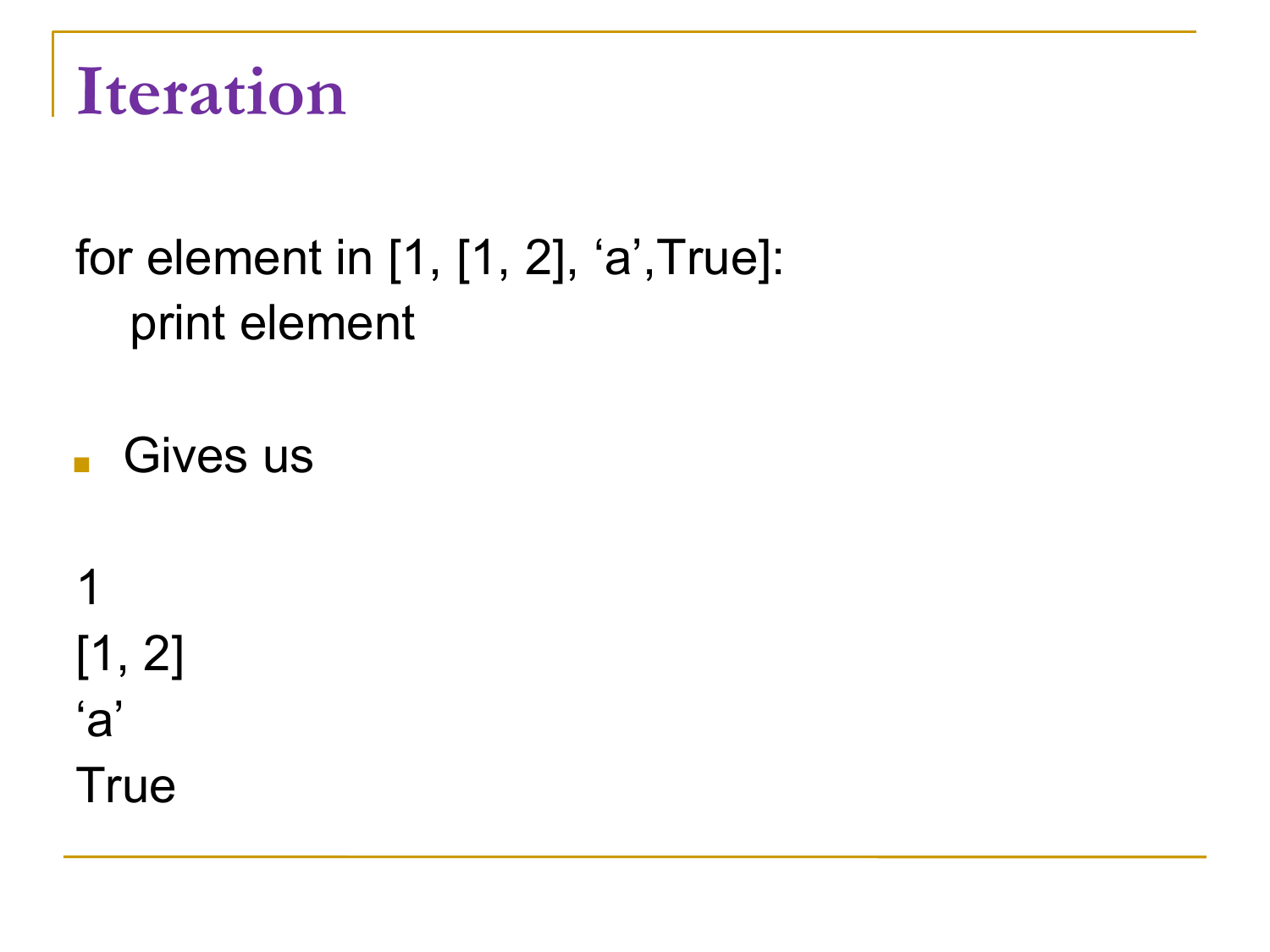## **Change an Object's Contents**

Strings are immutable. Once created, the object's contents cannot be changed. New objects can be created to reflect a change, but the object itself cannot be changed:

```
myStr = 'abc'
```
- $myStr[0] = 'z'$  # cannot do!
- # instead, make new str

newStr = myStr.replace('a','z')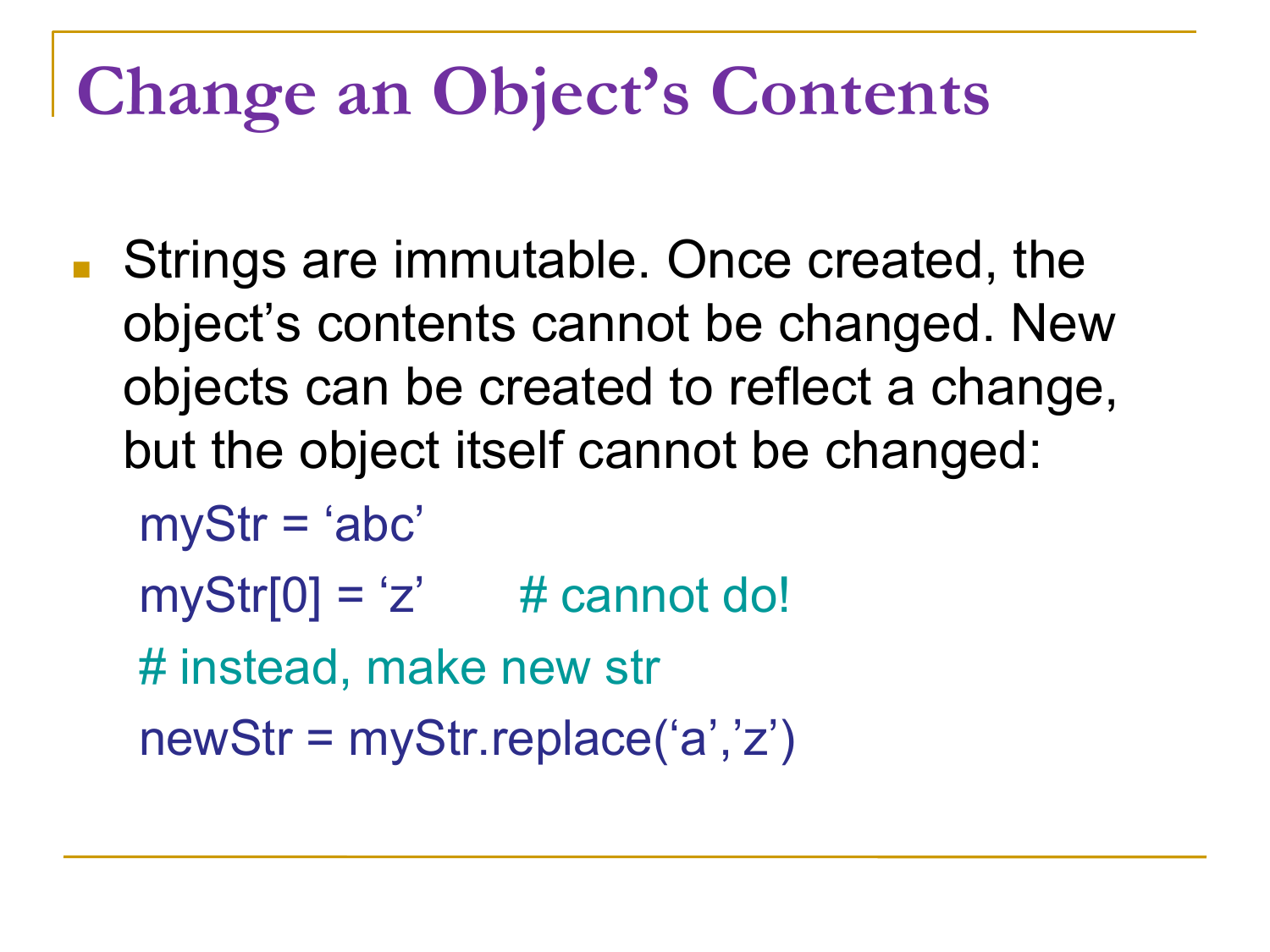### **Lists are Mutable**

■ Unlike strings, lists are mutable. You can change the object's contents!

```
myLst = [1, 2, 3]myLst[0] = 127print myLst \Rightarrow [127, 2, 3]
```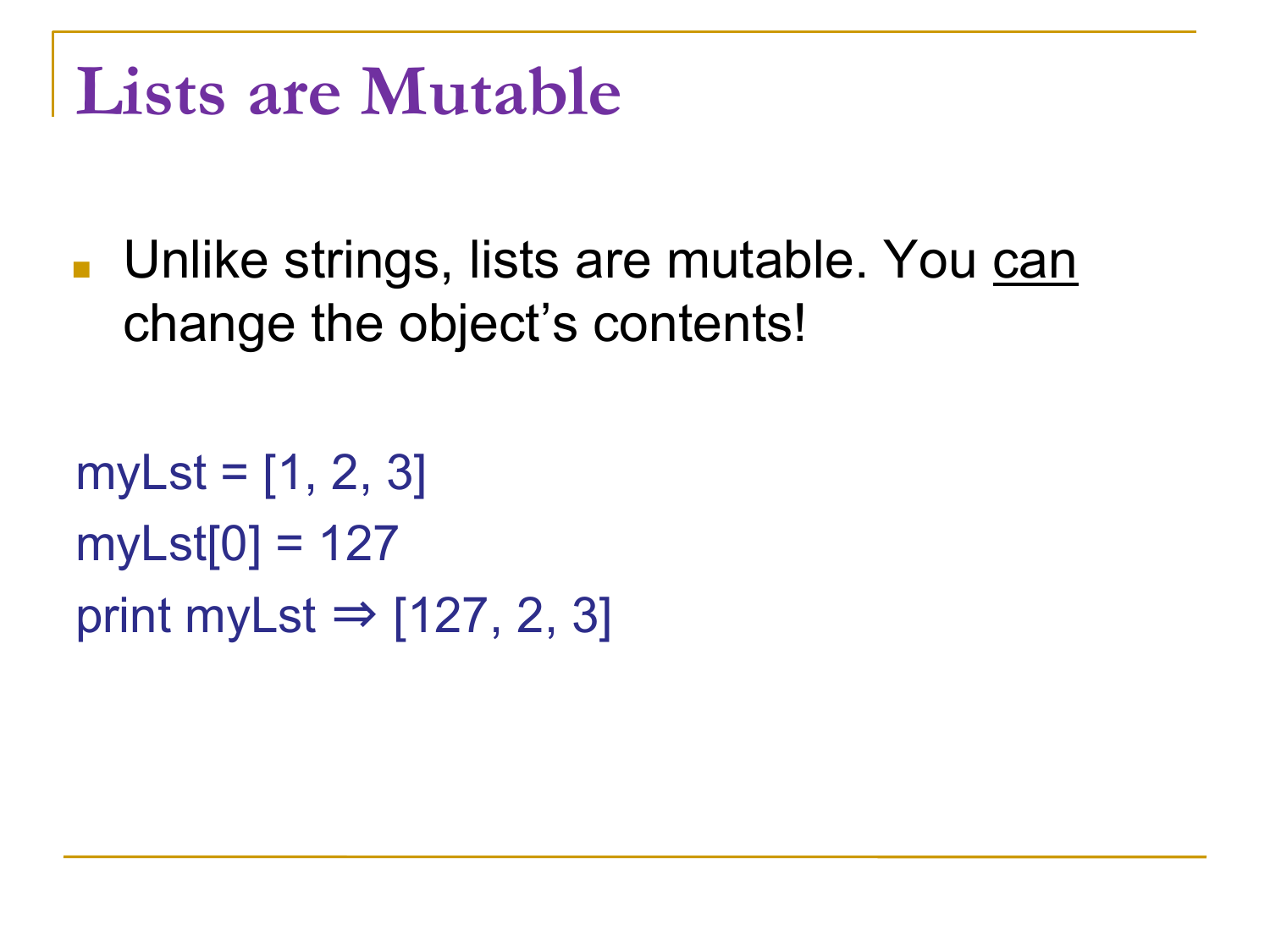## **List Methods**

- Remember, a function is a small program (such as len) that takes some arguments, the stuff in the parenthesis, and returns some value.
- A method is called in a special way, the "dot call". It is called in the context of an object (or a variable holding an object).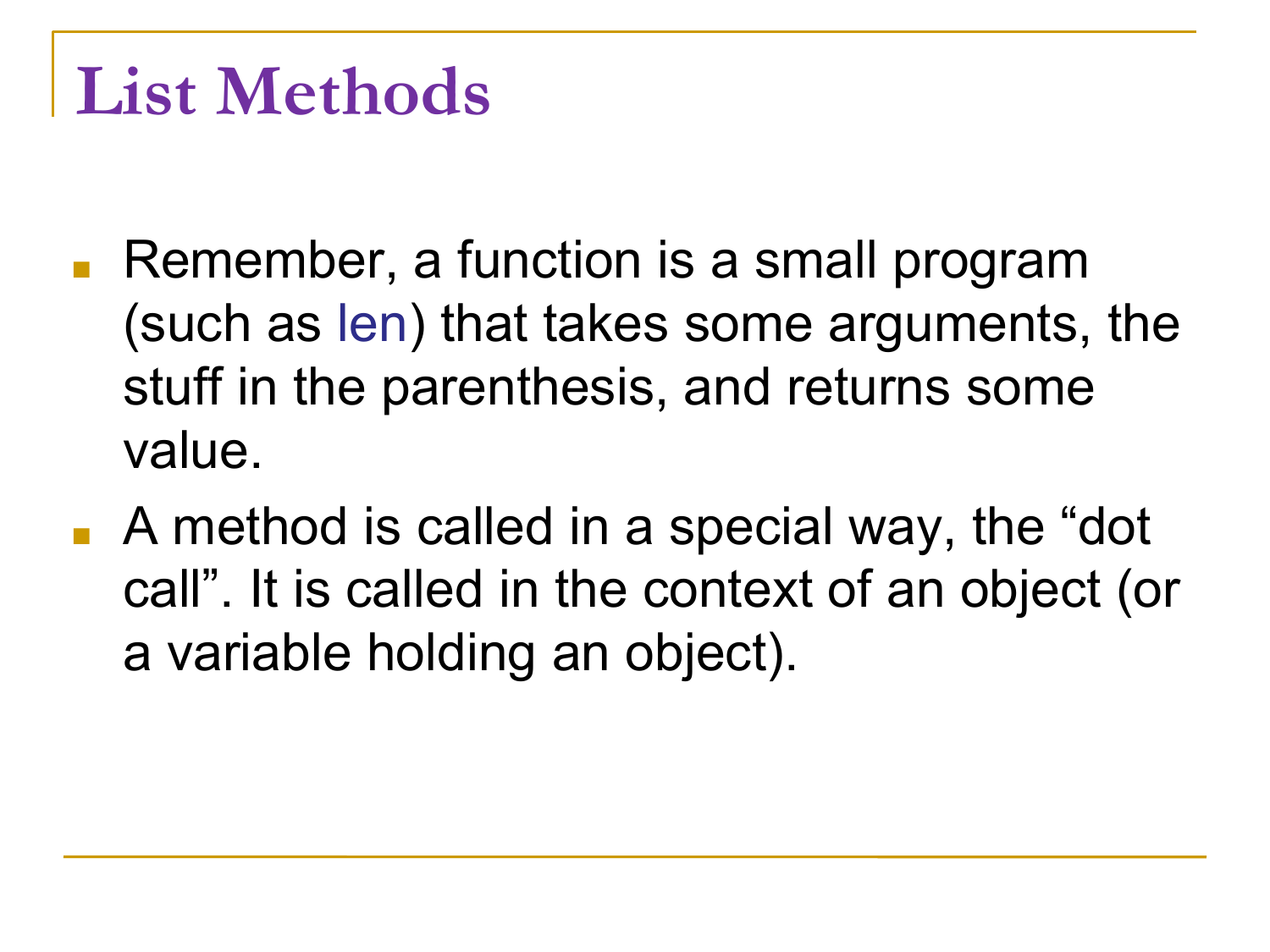## **Again, Lists have Methods**

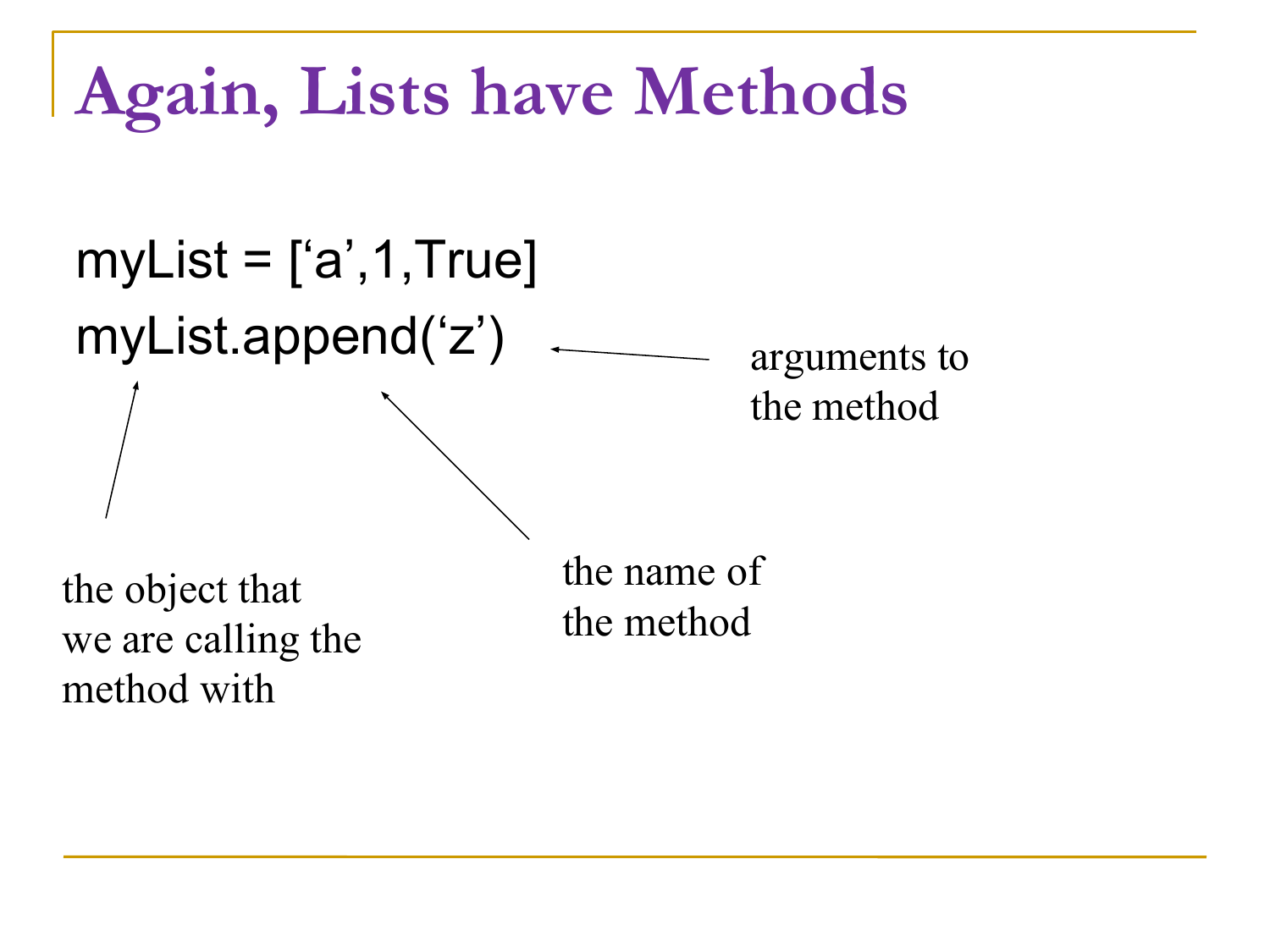## **Some New Methods that Modify the List**

- myList[0]='a'
	- ❑ Index assignment
- myList.append(x)
	- ❑ Appends x to end of myList
- myList.extend(C)
	- ❑ Takes a collection (like another list) and add each of the collection's elements to the end of myList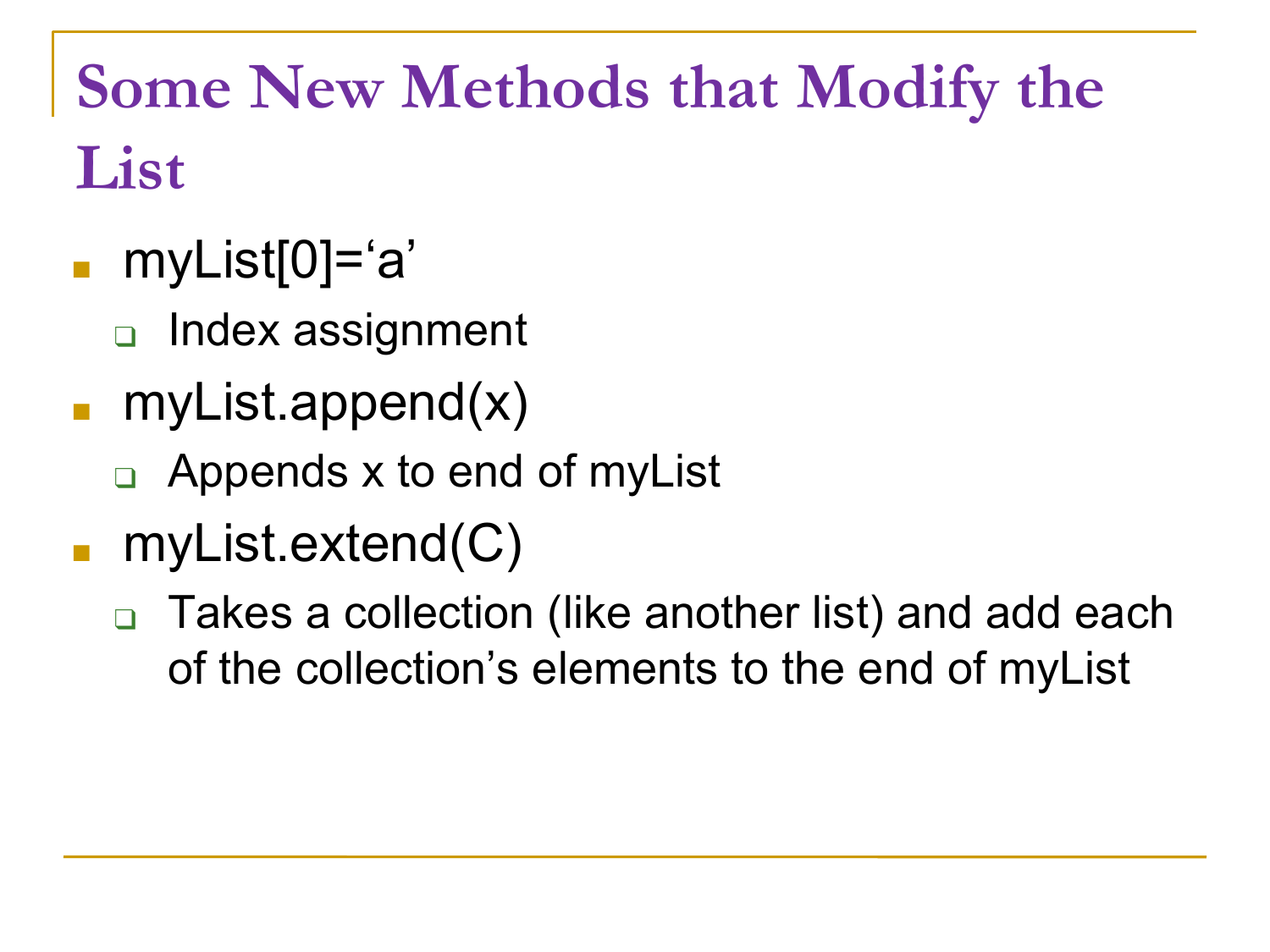**Some New Methods that Modify the List**

- myList.pop()
	- Removes the element at the end of myList and returns that element.
- myList.insert(i,x)
	- ❑ Inserts element x at position i into myList.
- myList.remove(x)
	- Removes element x from myList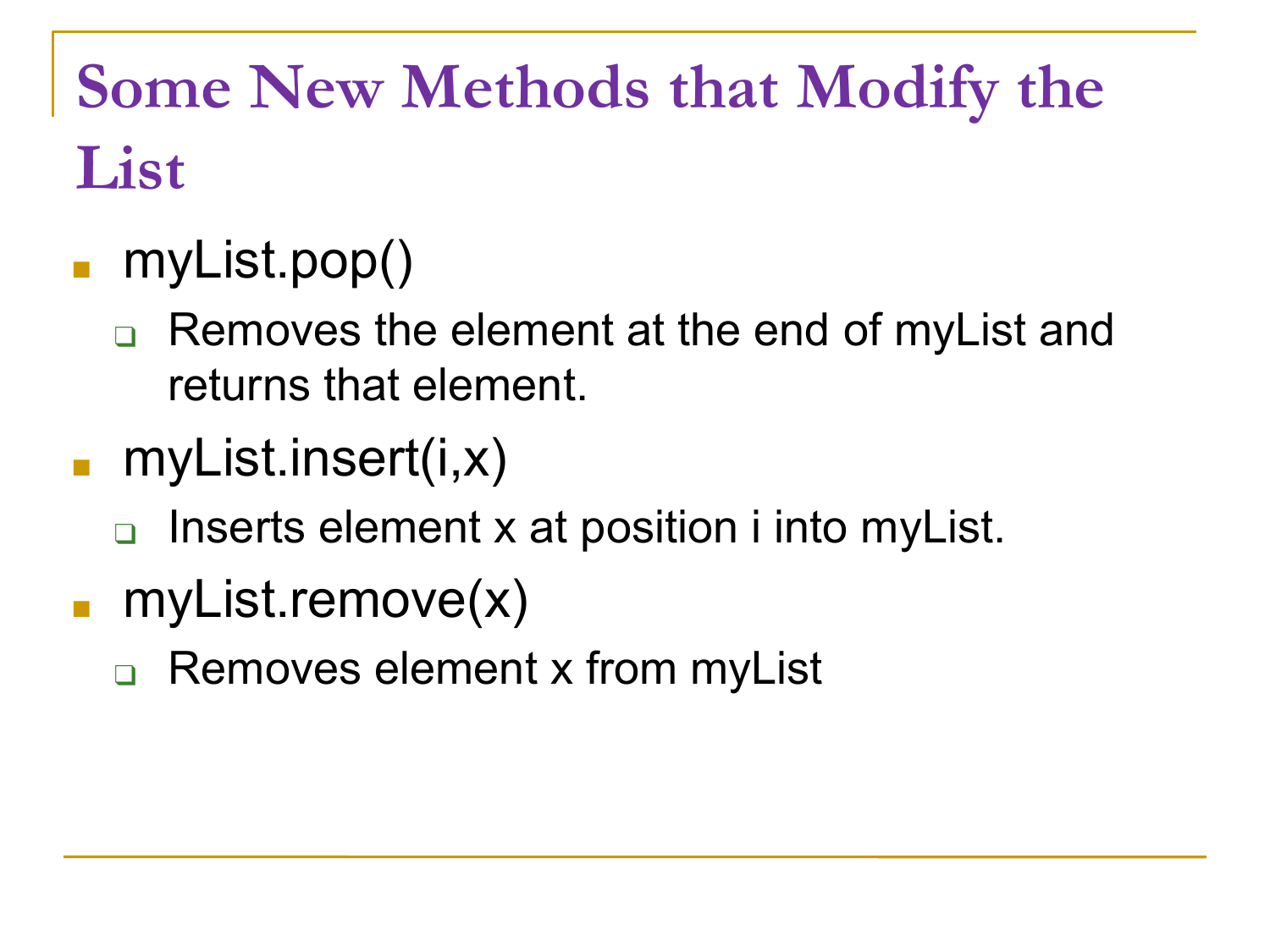**Some New Methods that Modify the List**

### ■ myList.sort()

- ❑ Sorts myList. If sorting a list of lists, only the first element in each list is considered in comparison operations.
- myList.reverse()
	- Reverses the elements in myList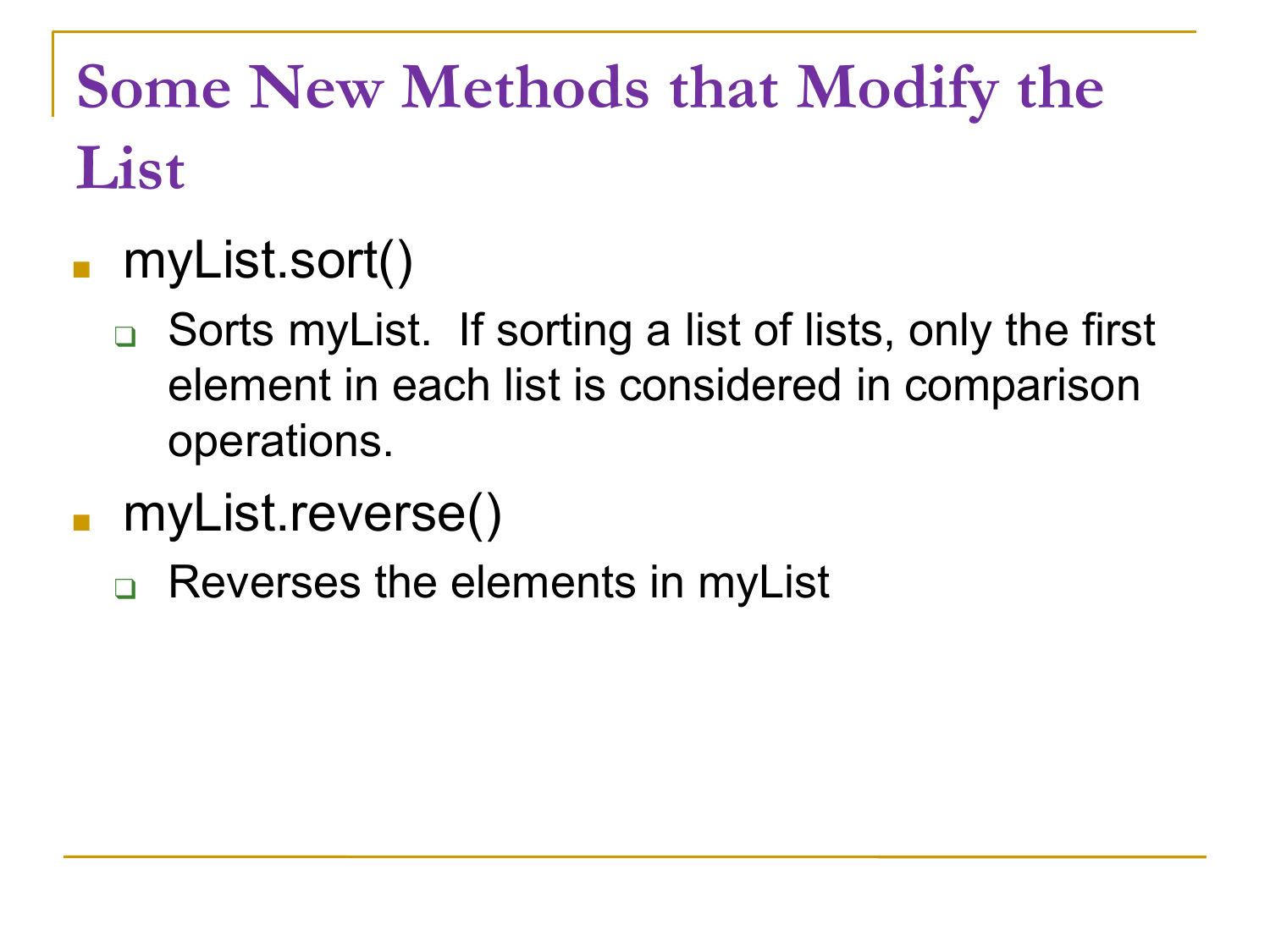**Some New Methods that do not Modify the List**

- $myList.index(x)$ 
	- Returns index value of element x in myList.
- myList.count(x)
	- ❑ Returns the number of times x appears in myList.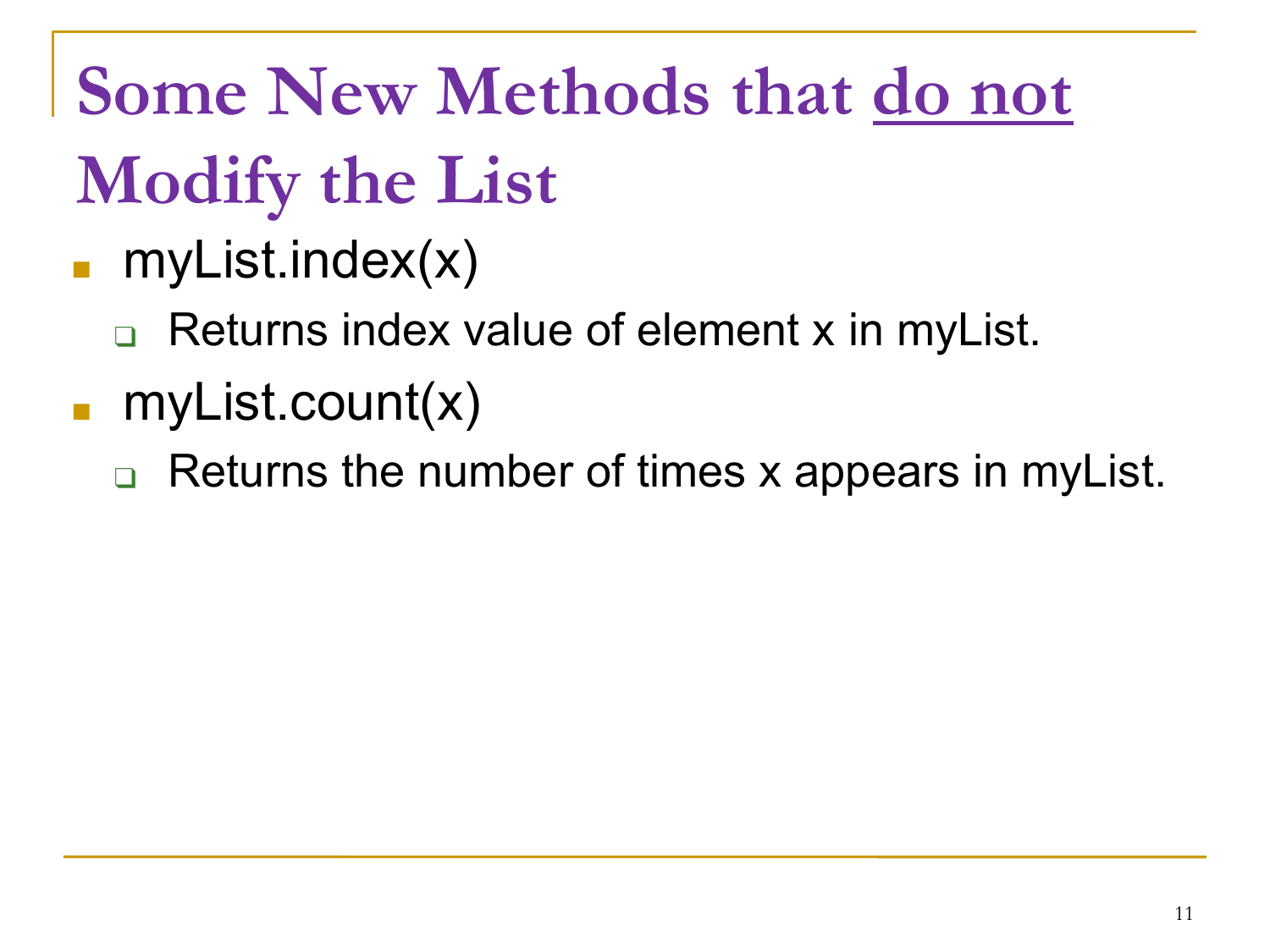## **More about List Methods**

- Many methods do not return a value.
- This is because lists are mutable so the methods modify the list directly; there is no need to return anything.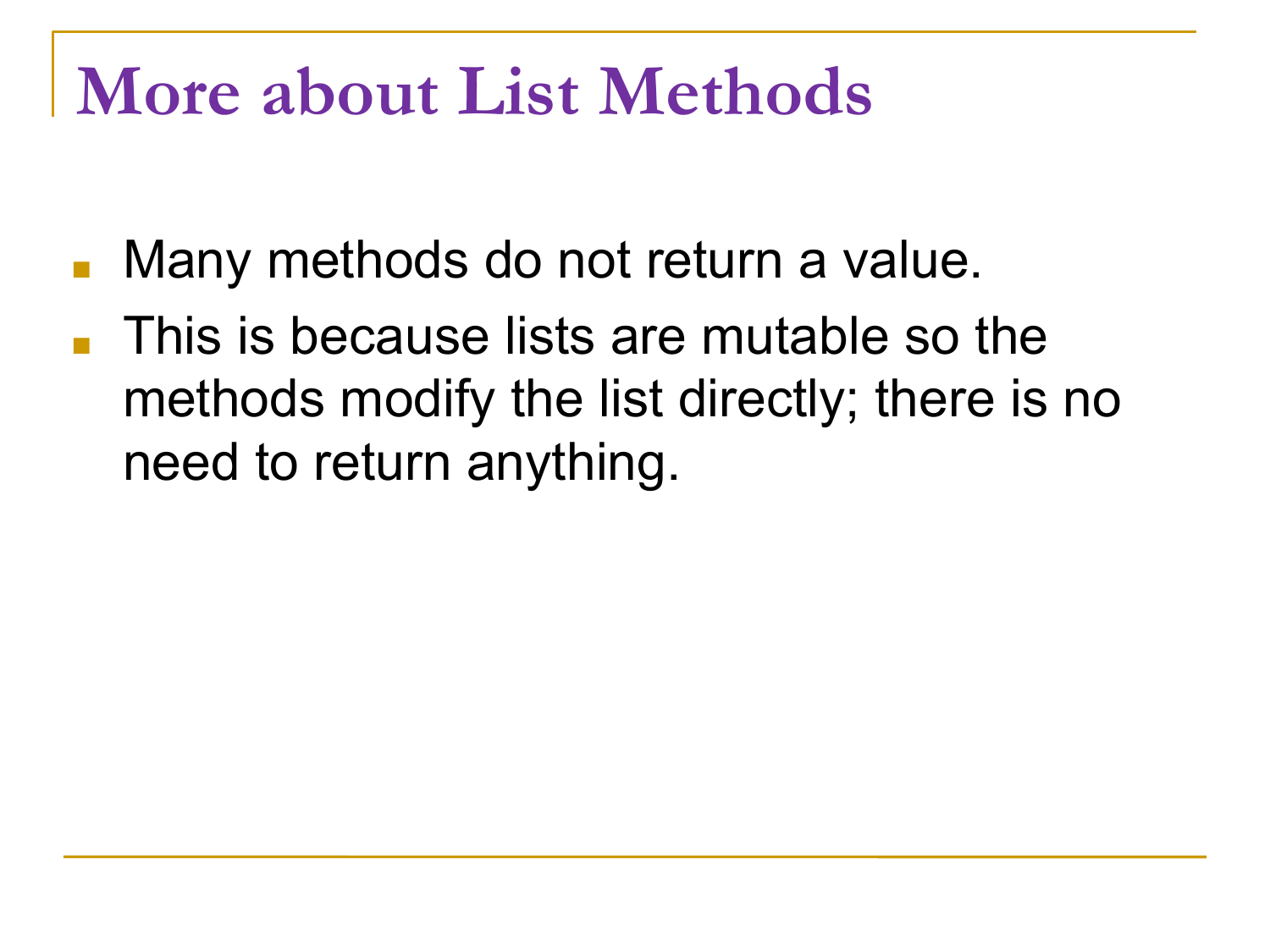## **List Methods**

- ❑ myList.append(x)
- ❑ myList.extend(C)
- ❑ myList.pop()
- ❑ myList.insert(i,x)
- ❑ myList.remove(x)
- ❑ myList.sort()
- ❑ myList.reverse()
- ❑ myList.index(x)
- ❑ myList.count(x)

Which methods modify the list??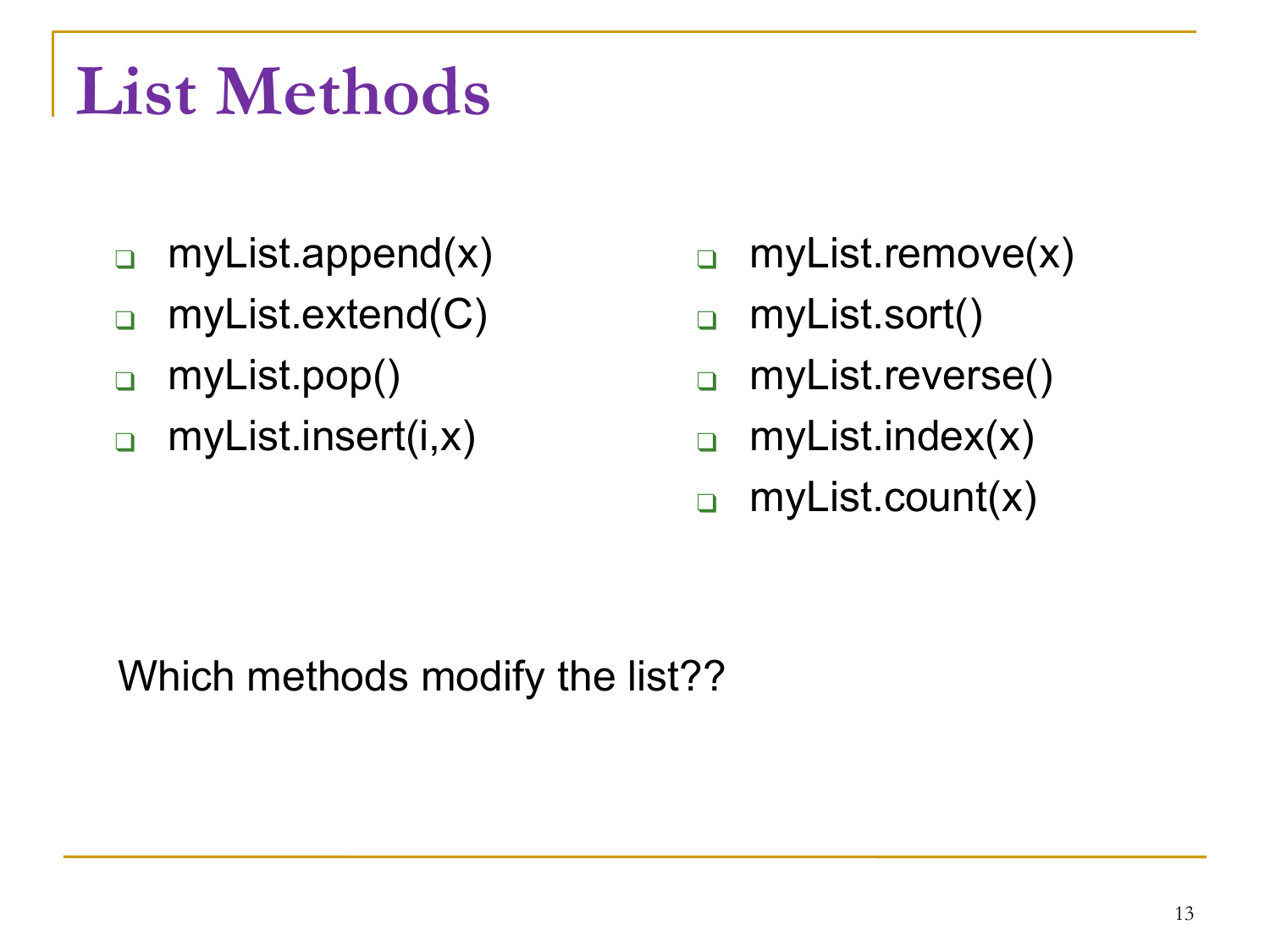## **Sorting**

■ Only lists have a built-in sorting method. Thus you often convert your data to a list if it needs sorting:

```
myLst = list('xyzabc')
```

```
myLst \Rightarrow ['x', 'y', 'z', 'a', 'b', 'c']
```

```
myLst.sort()
```
# convert back to a string

sortStr =  $"$ .join(myLst)  $\Rightarrow$  'abcxyz'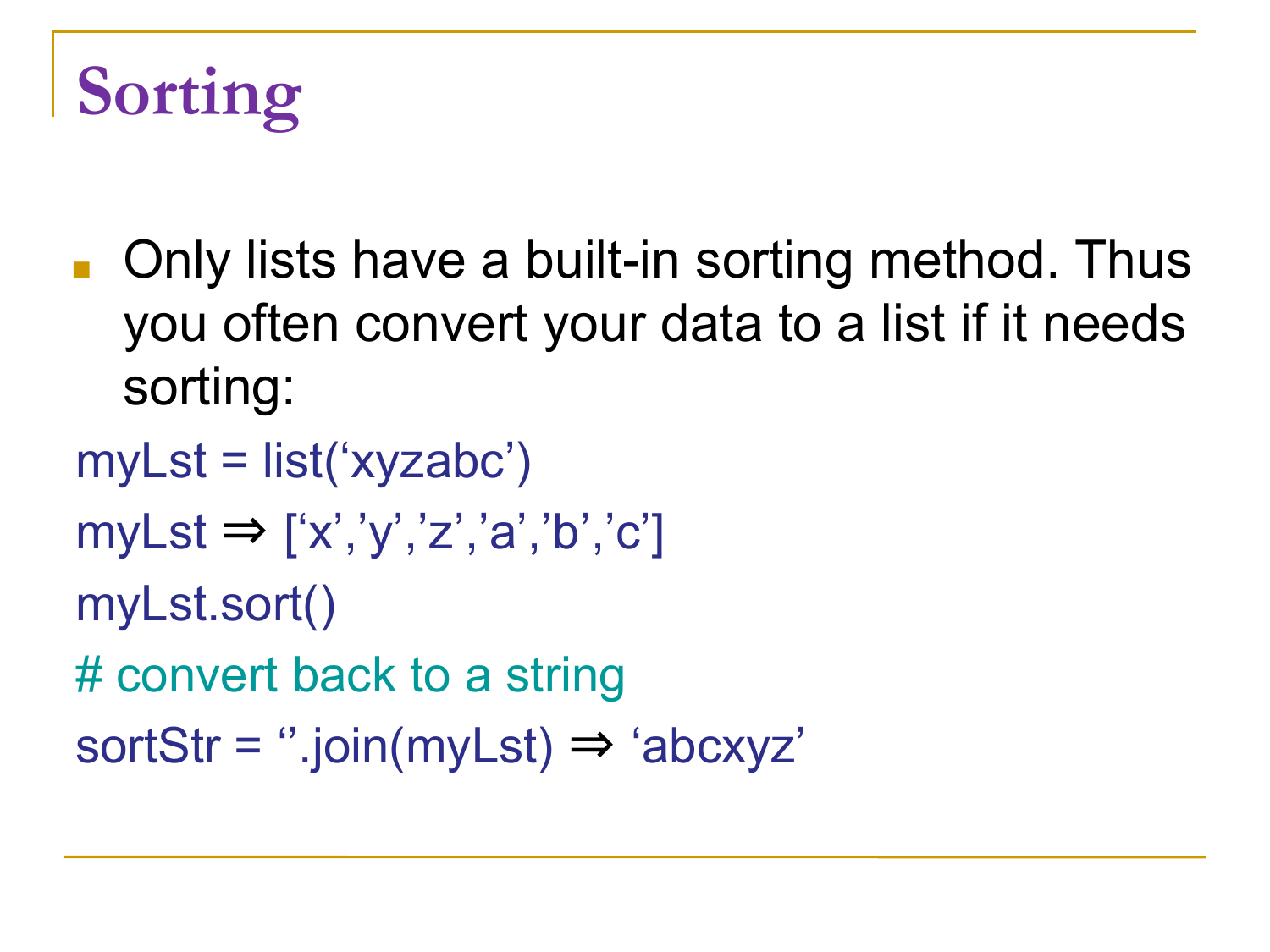## **Sorted Function**

- The sorted function will break a sequence into elements and sort the sequence, placing the results in a list:
- sortLst = sorted('hi mom')  $\Rightarrow$  [' ','h','i','m','m','o']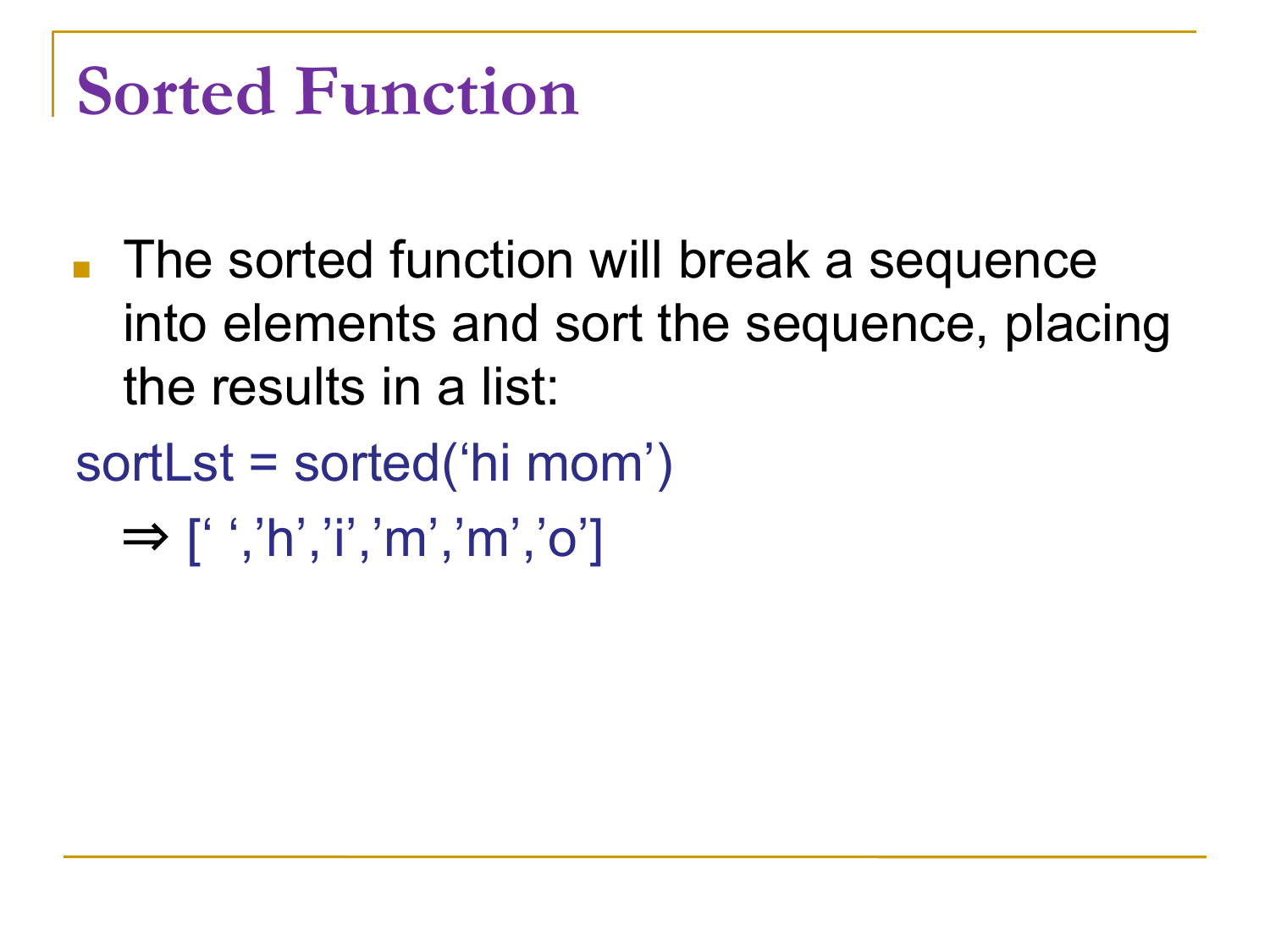## **Unusual Results**

myLst =  $[4, 7, 1, 2]$ myLst = myLst.sort()  $myLst \Rightarrow None$  # what happened?

What happened was the sort operation changed the order of the list in place (right side of assignment). Then the sort method returned None, which was assigned to the variable. The list was lost and None is now the value of the variable.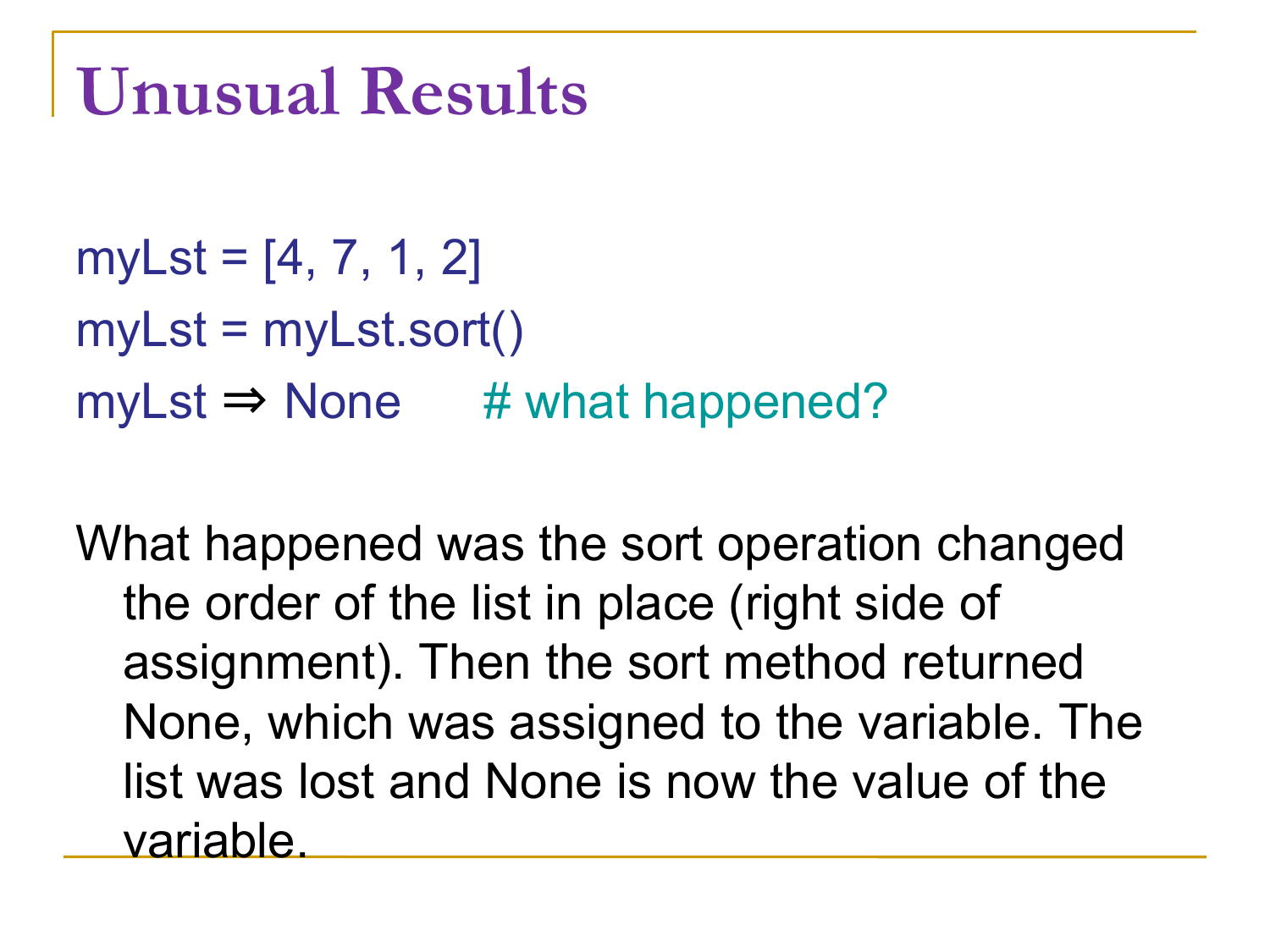# **Anagram Example**

- Anagrams are words that contain the same letters in a different order. For example: 'iceman' and 'cinema.'
- A strategy to identify anagrams is to take the letters of a word, sort those letters, then compare the sorted sequences.
- Anagrams should have the same sequence.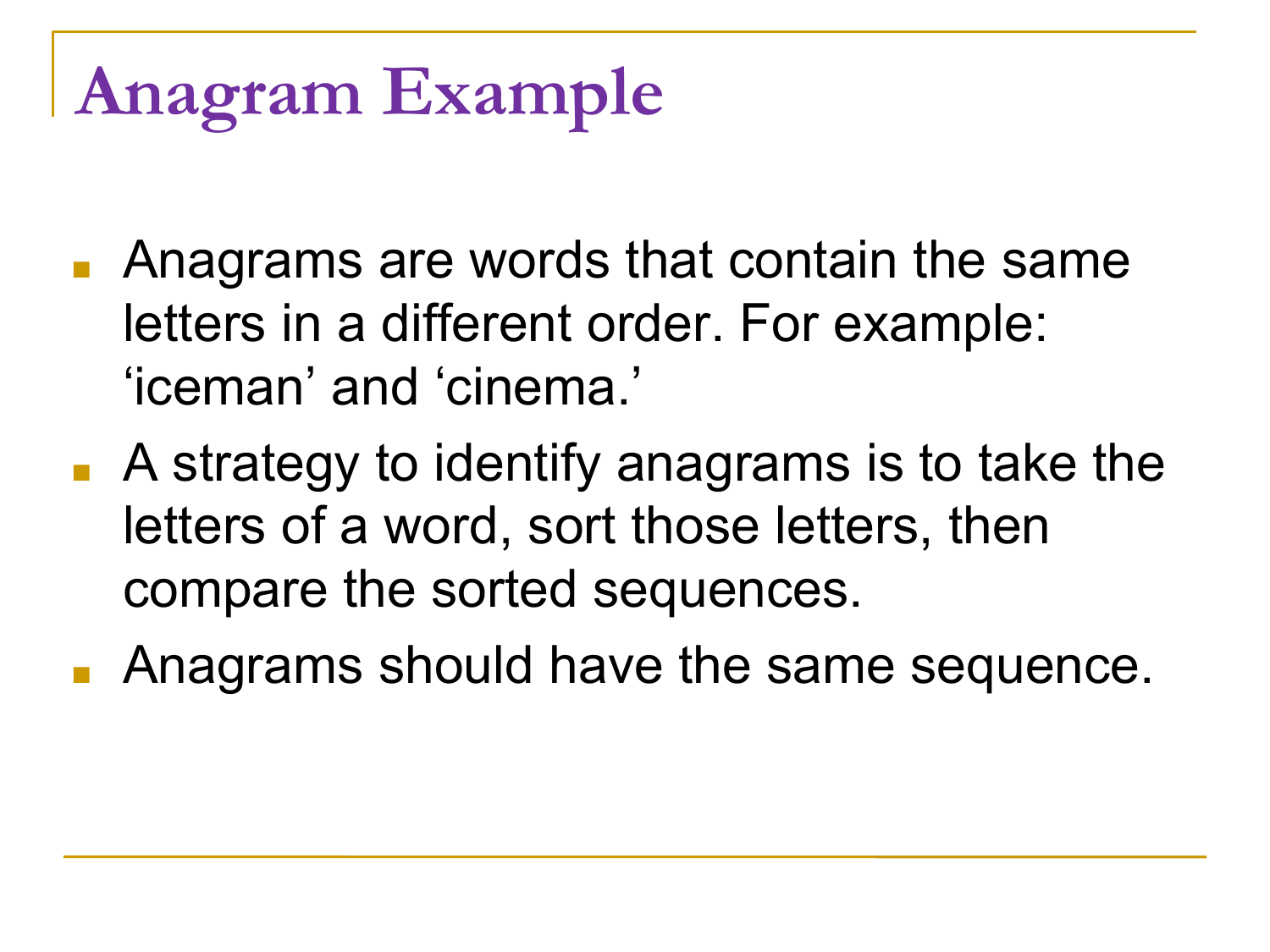# **Anagram Program Algorithm**

- 1. Input 2 words to examine.
- 2. Sort the letters of each word into a new string.
- 3. Compare the resulting sorted strings